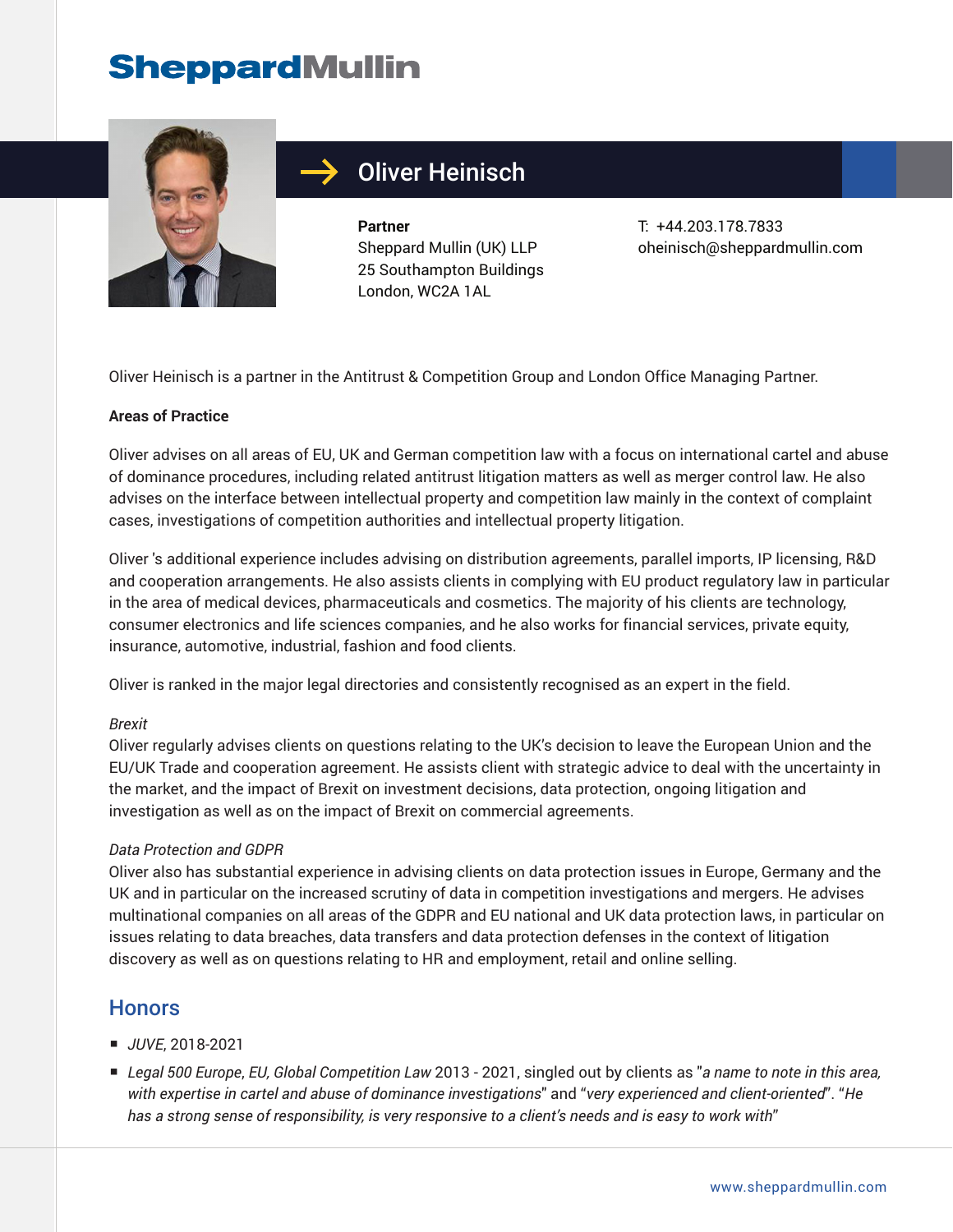- *Chambers UK* 2016, noted by clients as "very promising and bright"
- *Chambers Global, Europe* and *UK*, 2014, 2015 noted by clients for his "excellent understanding of our business"

### **Experience**

Oliver's recent work includes advising:

### **Cartels/Agreements:**

- Casio Computer Co and Casio Electronics UK in relation to CMA investigation 50565-2 (Musical instruments and equipment)
- TGA Mobility in relation to a UK CMA investigation into certain vertical restrictions
- a big multinational on the European Commission's LCD cartel investigations
- a German brewery in relation to a cartel investigation by the German Bundeskartellamt
- Rohm and Haas Company on a cartel investigation in relation to impact modifiers
- Sevenoaks in the UK OFT's independent schools cartel investigation leading to the OFT's first ever cartel settlement
- a Japanese electronics company on an internal audit and strategy on leniency
- a participant in relation to a European Commission investigation into price reporting in the market-on-close price assessment process of Platts Limited
- a group of leading electronics companies on their cross-licensing and patent pool arrangements
- two leading consumer electronic companies in relation to their European-wide distribution system and rebate schemes under Article 102
- Fujifilm on a complex R&D cooperation agreement
- the UK Department for Innovation, Universities and Skills (as was) on the establishment of the Energy Technologies Institute, a £1 billion public-private partnership and its IP policy and general framework
- a leading pharmaceutical company on several patent settlement agreements with generic companies
- a pharmaceutical company on changes to its distribution system, the introduction of supply restrictions in the light of the CJEU's Syfait and Spanish dual pricing cases
- a life sciences company on restrictions to parallel trade and quota schemes

#### **Abuse of Dominance:**

- A major automotive parts supplier on its lawsuit against holders of patents essential to practicing the 2G, 3G and 4G cellular standards, venued in the US
- F. Martin & Company (quitar manufacturer) on sale and distribution strategies in Europe, including designing and implementing distribution systems
- Jack Daniels on its trademark licenses in relation to sales of Jack Daniels branded consumables across the EU
- SK Hynix on its seven year long complaint procedure against Rambus in front of the European Commission dealing with patent ambush, standard-setting and FRAND licensing
- SK Hynix in front of the General Court challenging the commission's commitment decision against Rambus -T-148 and 149/10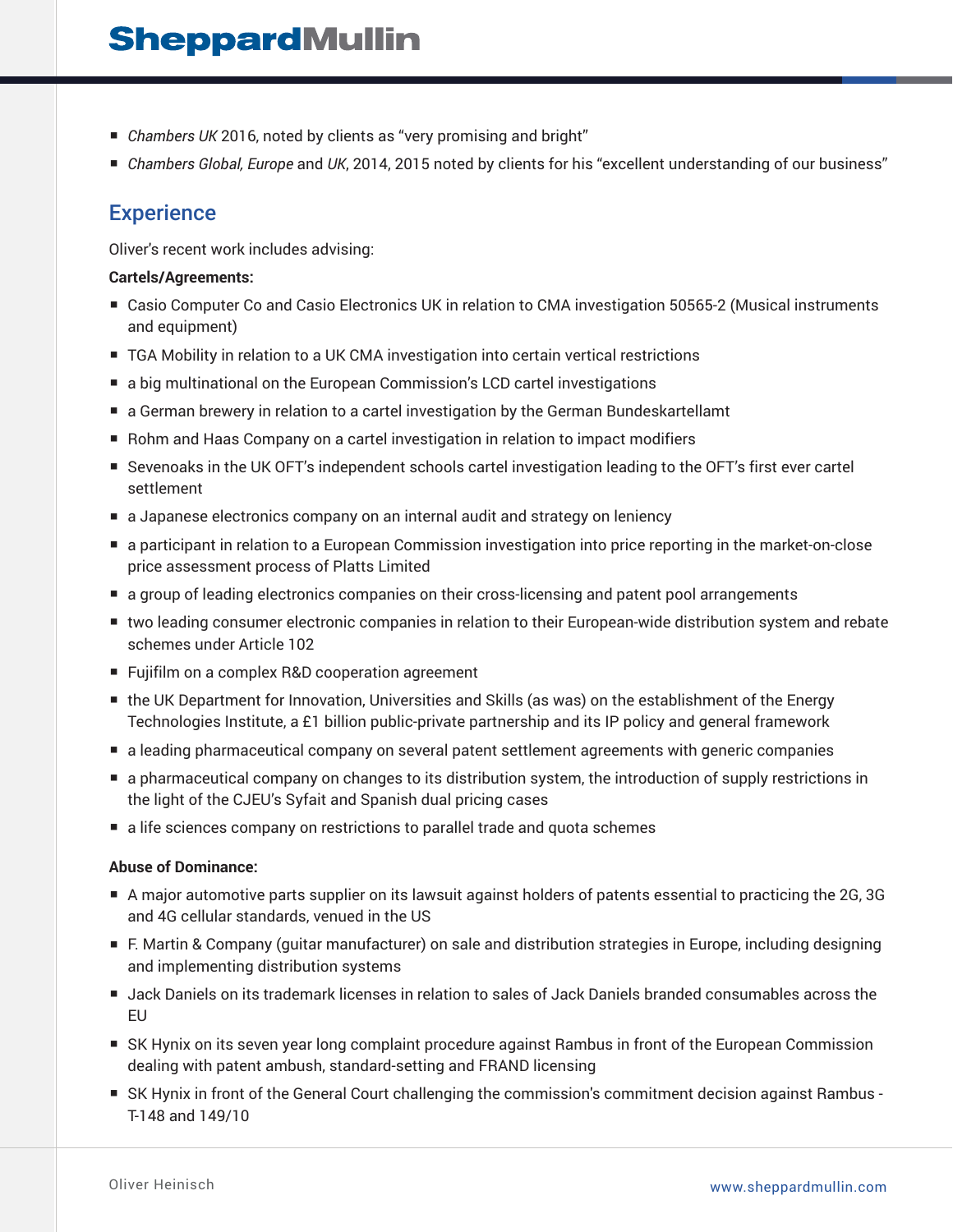- a biologic company on strategies in relation to competition by biosimilars, conduct relating to healthcare professionals and general lifecycle management
- An electronics company in relation to DVD standard essential patent pools
- a medical device company on EU parallel imports and product combinations, promotion agreements and pricing

### **Merger Control:**

- Ardian Capital North America in its acquisition of Dynamic Technologies and simultaneous merger with Huron Inc. (all auto OEM businesses)
- International Association for Broadcast & Media Technology Suppliers with legal and strategic advice to the on a JV agreement and other compliance matters
- Anacap Financial Partners on German merger control in relation to the acquisition of various portfolio companies
- Advantage Partners on German merger control in relation to the acquisition of various portfolio companies
- Interbrew's acquisition of German breweries Spaten, Loewenbräu and Dinkelacker (M. 3289)
- Norsk Hydro's acquisition of VAW aluminium (M. 2702)

#### **State Aid**

■ Oxford University on the possible funding of a research facility

### **Antitrust Damage/IP Litigation**

- A number of clients on defending possible damages actions in front of the UK competition appeal tribunal, and High Court of England and Wales, including opt-out collective actions
- Sharp Corporation in the High Court (London) in two proceedings involving claims for antitrust damages brought separately by Nokia and Sony
- HTC on their antitrust defence against assertion of standard essential patents in the patent court of Mannheim (Germany), including on FRAND licensing and *Orange Book Standard* case law (*IPComm v HTC and others*)

#### **Data Protection**

- Perrigo Holdings all areas of data protection lawas well as compliance with the Whistleblower Directive and various national laws and variances
- Levi Strauss & Co on all areas of data protection laws

#### **Compliance counselling**

- Designing and implementing global competition compliance programmes for a number of multinational clients, including training businesses in local languages (French, Italian, German, English)
- Performing complex compliance audits and advise on risk mitigation
- Draft and review distribution, licensing, collaboration agreements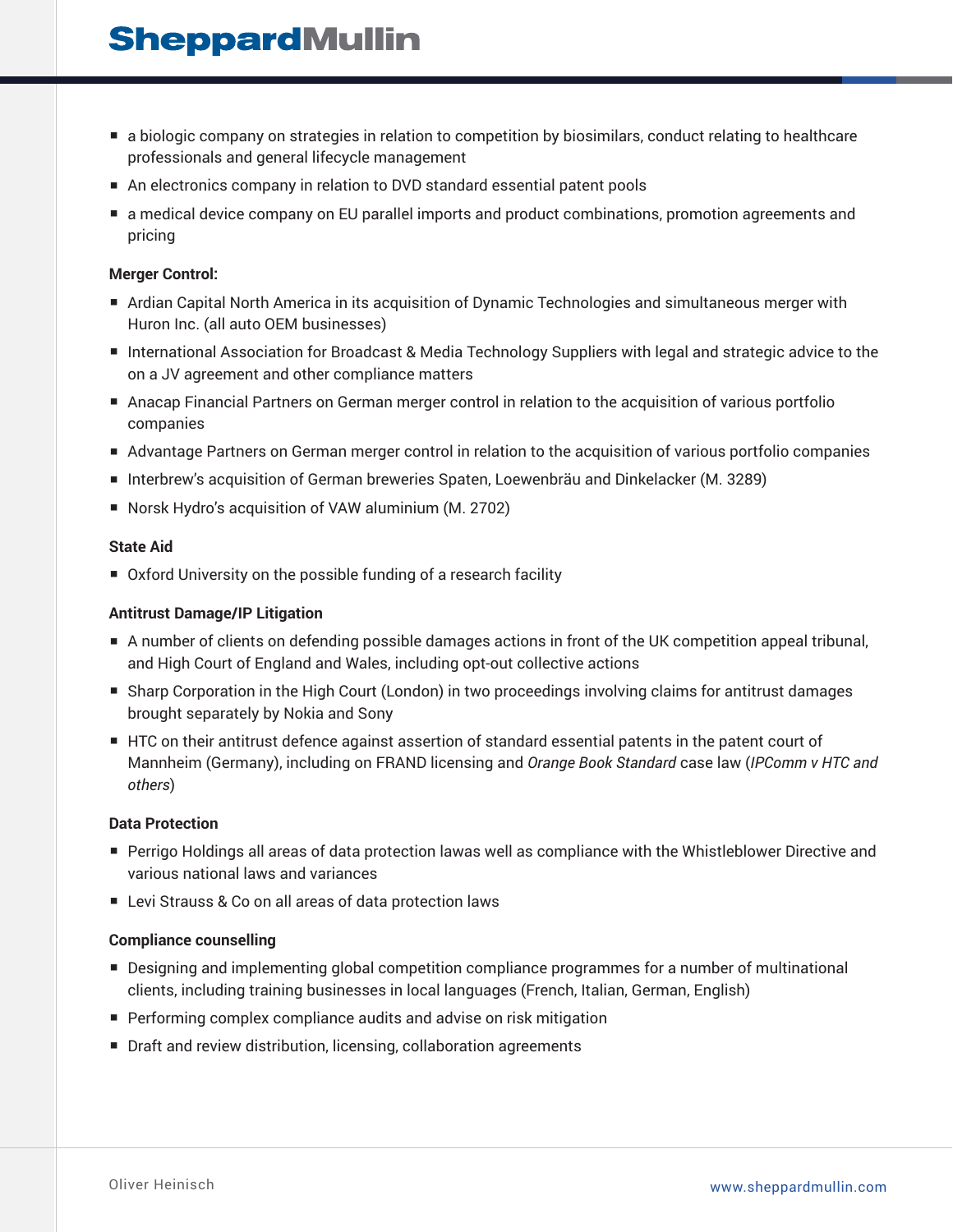## Articles

- European Union: Updated rules on vertical agreements *Global Competition Review*, 06.24.2022
- Eye on Privacy 2021 Year in Review 01.11.2022
- Eyes Across the Atlantic: Coordination and Management of Global Private Antitrust Litigation *ABA Section of Antitrust Law*, 05.08.2017
- Originator/Generic Competition in the UK: The First CMA Case on Pay-For-Delay *Practical Law*, 03.23.2017
- The Rapidly Changing Landscape of Private Global Antitrust Litigation: Increasingly Serious Implications for U.S. Practitioners
	- *Competition (Calif. State Bar Antitrust Section publication)*, Fall 2016
- Oi! Ref! *Competition Law Insight*, 06.07.2016
- A Matter of Class: A look at the collective action regimes in the UK and US *Competition Law Insight*, 12.08.2015
- "The object of the exercise: A look at the ECJ's landmark *Groupement des Cartes Bancaires* decision," CLI, November 2014
- "Travellers' tales: The authorities are checking out the online hotel reservation sector," CLI, July 2014
- "Clarity on jurisdiction? The Court of Appeal rules on the jurisdiction of the English courts in private damages actions," CLI, November 2012
- "Access to leniency documents: The European Commission is ordered to rethink its blanket approach," CLI, July 2012
- "Access to leniency documents: Pfleiderer applied in the English High Court," CLI, May 2012
- "Jurisdiction revisited: The Toshiba Carrier case raises further complex issues post Provimi and Cooper Tire in antitrust damages actions," CLI, November 2011
- Co-author, "IP Licensing" chapter, *PLC EC and UK Competition Law Handbook*
- Co-author, "Private Enforcement" chapter, *PLC Cross-border Competition Handbook*

### **Antitrust Law Blog Posts**

- "New Lower UK Thresholds for Scrutiny of Mergers Affecting National Security," June 25, 2018
- "Selective Distribution Systems and Bans on Sales of Luxury Products via Online Market Platforms: Initial Thoughts on the CJEU's Coty Judgment," December 7, 2017
- "An EC Communication on SEPs Not More Not Less," November 30, 2017
- "Eyes Across the Atlantic: Coordination and Management of Global Private Antitrust Litigation," May 23, 2017
- "European Commission Blocks Merger of London Stock Exchange and Deutsche Börse," April 6, 2017
- "Company Directors Beware the CMA's Disqualification Order," January 24, 2017
- "Top 12 EU Legal Developments to Watch in 2017," January 23, 2017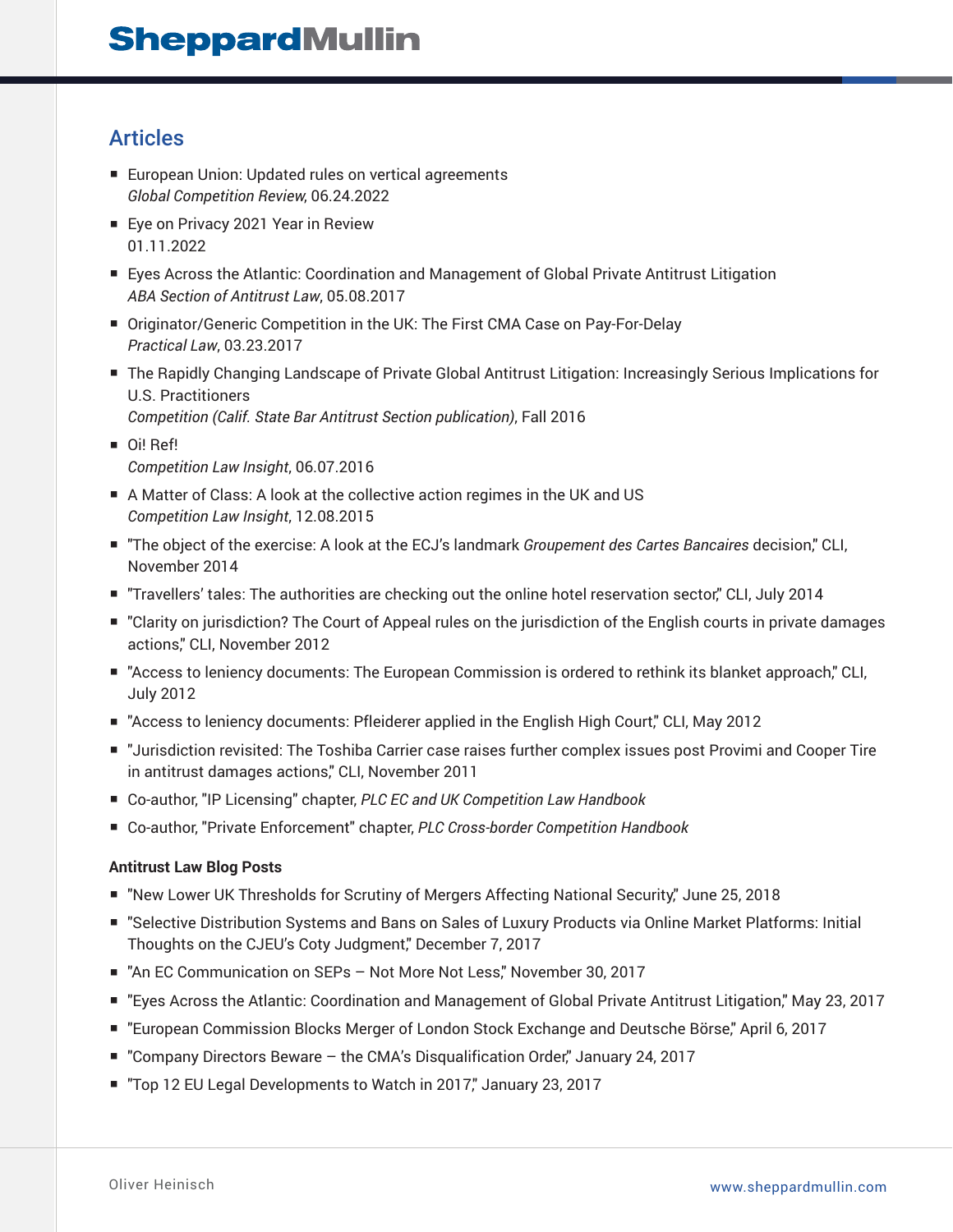- "Brexit News: UK Judges Throw a Block in the Road of Article 50," November 3, 2016
- "On the Way to a European Digital Single Market: Whether You Sell Online or Offline Listen Up!" October 5, 2016
- "Brexit, Here We Come (or Go)," June 24, 2016
- "Evolving Private Remedies for Competition Infringements in Europe: Class Actions in the U.K.," October 19, 2015

### **Global Trade Law Blog Posts**

- "2018 EU Trade, Regulatory and Competition Trends," February 8, 2018
- "Bre(xit)aking News," January 24, 2017

### **Privacy Law Blog Posts**

- "Free Data Flow to the UK May Continue EU Adopts Adequacy Decision," June 28, 2021
- "Understanding When to Use Two New Sets of Standard Contractual Clauses Issued by the EU," June 16, 2021

### Media Mentions

2018 EU Competition & Regulatory Trends *Sheppard Mullin EU Competition Alert*, 01.24.2018

CMA Swings at Golf Club Maker's Online Sales Ban *Global Competition Review*, 06.09.2016

Ranked in Chambers Europe 2016 Competition Law *Chambers Europe 2016*, 05.24.2016

CMA Imposes Fresh Fine for Price Maintenance *Global Competition Review*, 05.24.2016

Interview with Oliver Heinisch: Sheppard Mullin's highly regarded antitrust partner talks to CLI *Competition Law Insight*, 11.10.2015

Sheppard Mullin Snags Ex-Simmons Competition Pro *Law360*, 07.17.2015

### Speaking Engagements

■ "European Competition Law in the Nationalist Era: What You Need to Know at the Dawn of Divergence," Silicon Valley Association of General Counsel, April 21, 2017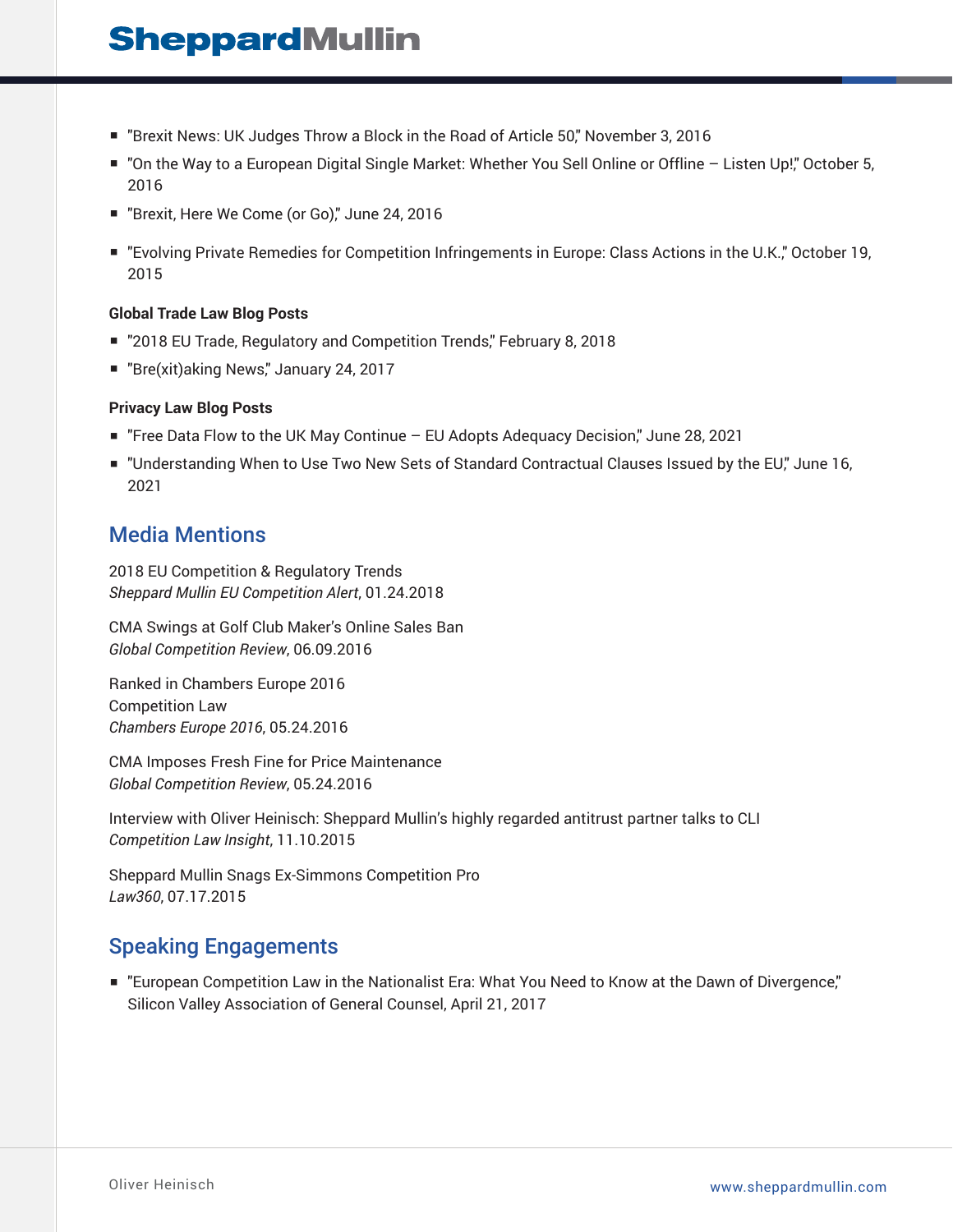### Events

Data Breach Simulation IAPP Data Protection Intensive: UK 2019 03.12.2019

"Breakfast with Europe" Webinar Series 12.21.2017

"Breakfast with Europe" Webinar Series 10.19.2017

"Breakfast with Europe" Webinar Series 06.15.2017

"Breakfast with Europe" Webinar Series 03.16.2017

"Breakfast with Europe" Webinar Series 01.19.2017

## **Memberships**

- Member, Studienvereinigung Kartellrecht e.V.
- Member, ICC Task Force for IP and Standards
- Member, Legal Issues Committee, Association of British Healthcare Industries
- Member, Law Society Competition Section, American Bar Association

## **Practices**

Antitrust and Competition EU Competition and Regulatory Intellectual Property International Reach Israel Japan Korea Privacy and Cybersecurity Technology Transactions Antitrust Counseling and Compliance Cartel Investigations and Litigation Consumer Protection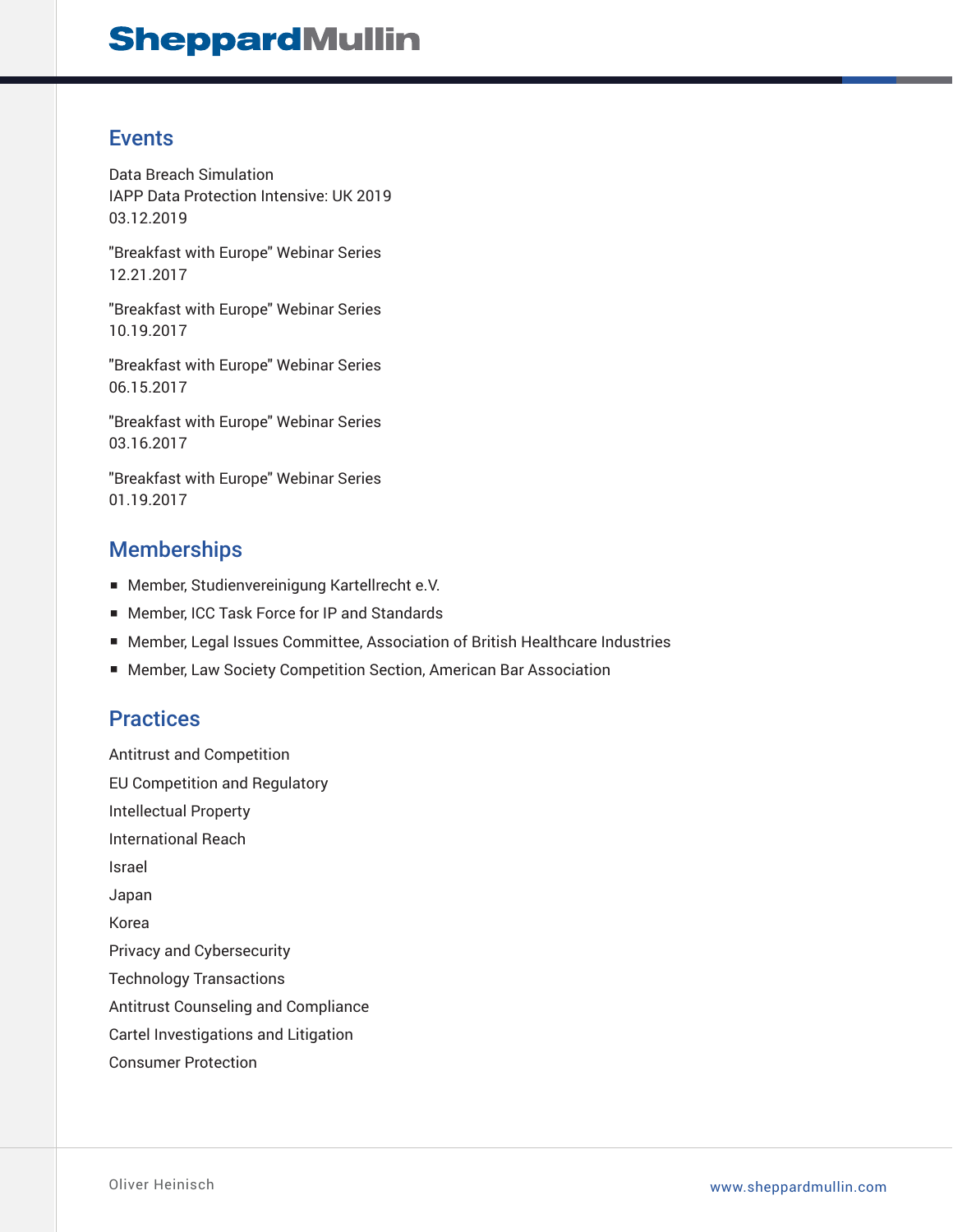Government Merger and Civil Conduct Investigations Intellectual Property / Antitrust International Counseling Private Civil Antitrust Litigation

## **Industries**

Automotive Entertainment, Technology and Advertising Food and Beverage Insurance Life Sciences Music Private Equity Telecom

## **Education**

LL.M., University College London, UK, 2001 Second State Exam, Higher Regional Court of Berlin, 2000 First State Exam, Humboldt Universitat zu Berlin, Germany, 1998

## Admissions

England Wales Germany, Rechtsanwalt (Berlin) Belgium, Brussels E-List

## Additional Office

Brussels

### Languages

English French German